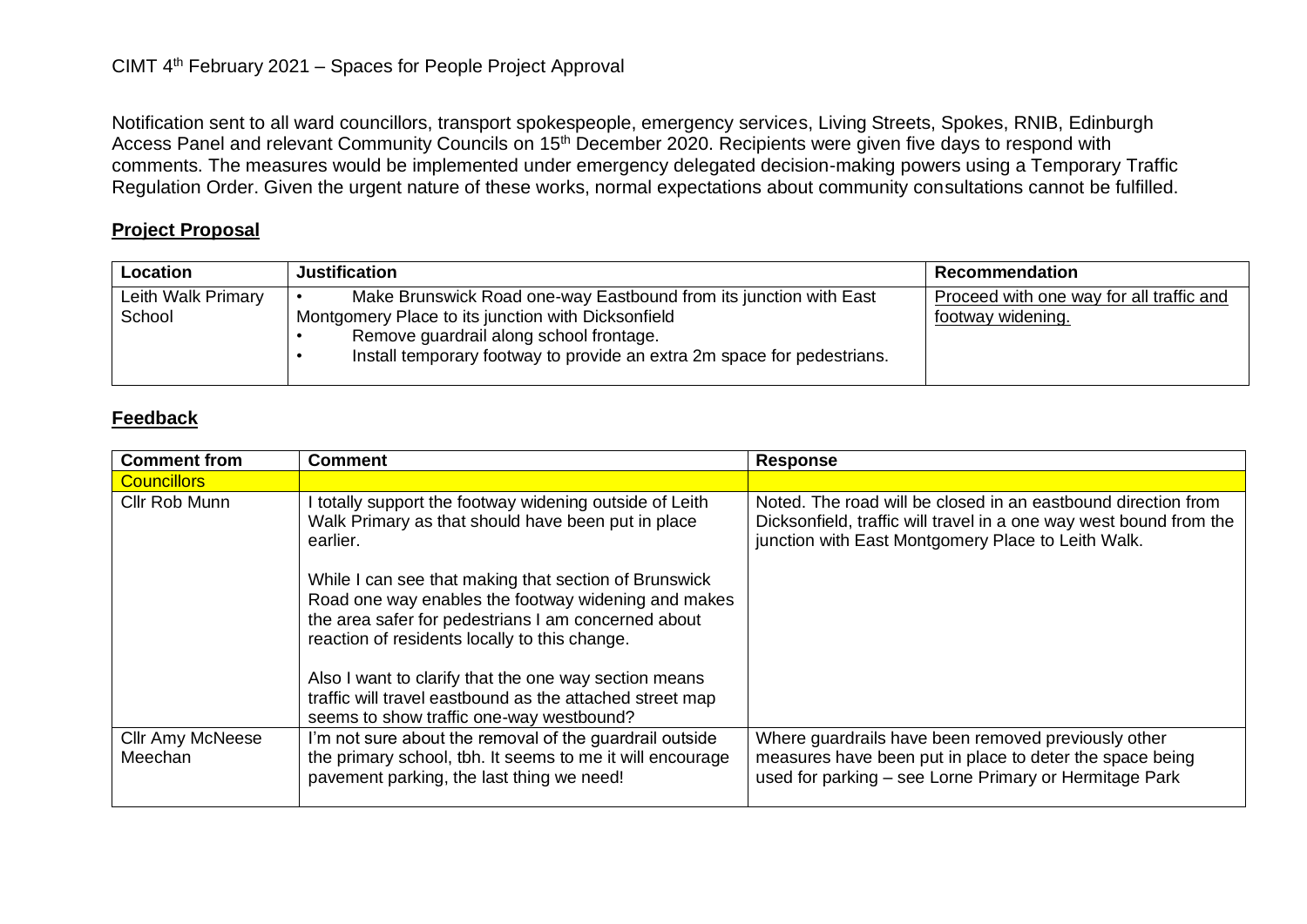|                                        |                                                                                                                                                                                                                                                                                                                                                                                                                                                                                                                                                                                                                                                                                                  | Primary. In this instance defenders will be used to extend the                                                                                                                                                                                                                                                                                                          |
|----------------------------------------|--------------------------------------------------------------------------------------------------------------------------------------------------------------------------------------------------------------------------------------------------------------------------------------------------------------------------------------------------------------------------------------------------------------------------------------------------------------------------------------------------------------------------------------------------------------------------------------------------------------------------------------------------------------------------------------------------|-------------------------------------------------------------------------------------------------------------------------------------------------------------------------------------------------------------------------------------------------------------------------------------------------------------------------------------------------------------------------|
|                                        |                                                                                                                                                                                                                                                                                                                                                                                                                                                                                                                                                                                                                                                                                                  | footway and will prevent vehicles mounting the kerb.                                                                                                                                                                                                                                                                                                                    |
|                                        |                                                                                                                                                                                                                                                                                                                                                                                                                                                                                                                                                                                                                                                                                                  |                                                                                                                                                                                                                                                                                                                                                                         |
|                                        |                                                                                                                                                                                                                                                                                                                                                                                                                                                                                                                                                                                                                                                                                                  |                                                                                                                                                                                                                                                                                                                                                                         |
| <b>Stakeholders</b>                    |                                                                                                                                                                                                                                                                                                                                                                                                                                                                                                                                                                                                                                                                                                  |                                                                                                                                                                                                                                                                                                                                                                         |
| <b>Head Teacher</b>                    | Can we discuss this next week. It all looks fine but I<br>would be really concerned about removing the guard rail.<br>It's the only thing that stops our pupils running straight<br>across the road which is where most parents park.                                                                                                                                                                                                                                                                                                                                                                                                                                                            | The lead officer will make contact with the Head Teacher.                                                                                                                                                                                                                                                                                                               |
| <b>Catriona Burness</b><br><b>RNIB</b> | Street layouts can cause difficulties at the best of times<br>for visually impaired people. We want to ensure that any<br>temporary changes to our streets that may appear<br>across Scotland allow blind and partially sighted people<br>and those with other disabilities to get around safely.<br>Our policy position detailing our concerns and potential<br>solutions, including a Coronavirus Courtesy Code which<br>we believe would help ensure blind and partially sighted<br>people can get out and about whilst maintaining a safe<br>distance from others can be found on our website at<br>https://www.rnib.org.uk/scotland/campaigning-rnib-<br>scotland/coronavirus-courtesy-code | <b>Noted</b>                                                                                                                                                                                                                                                                                                                                                            |
| ?Colin Renton, fire<br>Scotland        | In the diagram/pdf above and in your description below<br>you state that the intention is to "Make Brunswick Road<br>one-way Eastbound from its junction with East<br>Montgomery Place to its junction with Dicksonfield".<br>However, you have a left turn only sign at the junction<br>with Montgomery Place which would mean traffic flowing<br>WESTBOUND to the no entry sign at Dicksonfield which<br>in it currents form would create a dead end at<br>Dicksonfield so that would appear to be a little oversight.                                                                                                                                                                         | The road will be closed in an eastbound direction from<br>Dicksonfield, traffic will travel in a one way west bound from the<br>junction with East Montgomery Place to Leith Walk.<br>We will liaise with tram on this, however should issues arise<br>following the implementation please let us know as soon as<br>possible and we will work to resolve any problems. |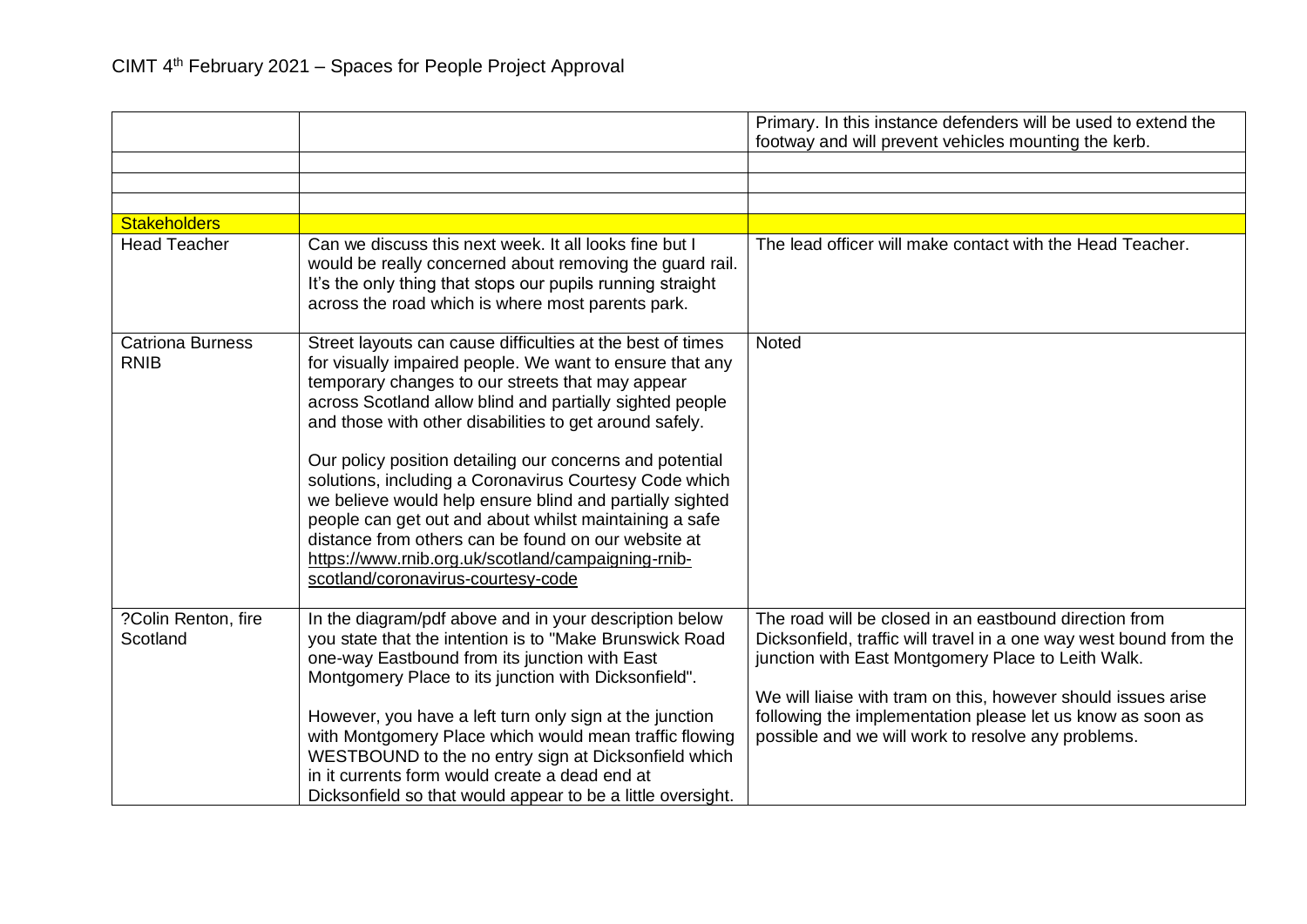|                                     | If you actually mean that traffic will flow one way from<br>Montgomery to Dicksonfield I must comment that as a<br>member of the Emergency Services based at McDonald<br>Road Fire Station, that due to the Tramworks, travel<br>around our station area for us is already very difficult and<br>sometimes nigh on impossible to keep track<br>off/negotiate. Time getting to incidents is essential and<br>any unnecessary delays can have an effect on our<br>response capability. Having not long had the Junction<br>from McDonald Road into Brunswick Road opened this<br>has helped in getting to incidents and to have it close<br>again could have consequences. |                                                                                                                                                                                    |
|-------------------------------------|--------------------------------------------------------------------------------------------------------------------------------------------------------------------------------------------------------------------------------------------------------------------------------------------------------------------------------------------------------------------------------------------------------------------------------------------------------------------------------------------------------------------------------------------------------------------------------------------------------------------------------------------------------------------------|------------------------------------------------------------------------------------------------------------------------------------------------------------------------------------|
|                                     | I appreciate problems we have with COVID and what<br>can be done to minimise the spread of the virus but<br>there has to be a balance made I feel, particularly with<br>the roadworks around this area.                                                                                                                                                                                                                                                                                                                                                                                                                                                                  |                                                                                                                                                                                    |
|                                     | On a separate note but concerning the spaces for<br>people thing as a whole has any thought ever been<br>given to introducing pedestrian one way systems ie they<br>walk in the same direction as the traffic on the pavement<br>on the left of the cars and traffic flow? If all walking in<br>same direction then not any crossovers/bumping into<br>each other? Hard to police I know but might be well<br>accepted?                                                                                                                                                                                                                                                  |                                                                                                                                                                                    |
| <b>Robin Wickes Access</b><br>Panel | You say, "Make Brunswick Road one-way Eastbound".<br>But the signage on the map indicates that it'll be one-<br>way westbound (ie no-entry at the western end to<br>eastbound traffic). Can you clarify please?                                                                                                                                                                                                                                                                                                                                                                                                                                                          | The road will be closed in an eastbound direction from<br>Dicksonfield, traffic will travel in a one way west bound from the<br>junction with East Montgomery Place to Leith Walk. |